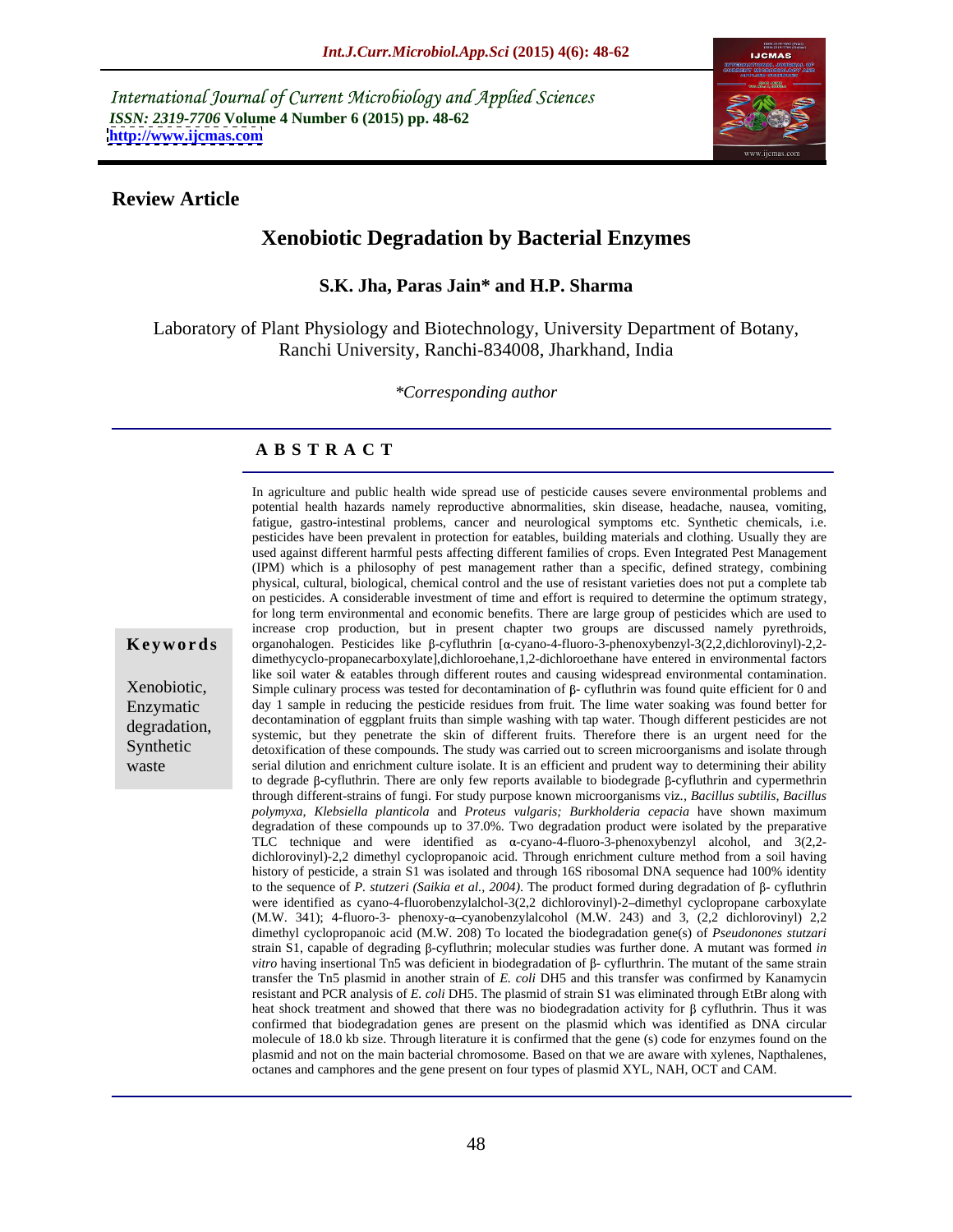A xenobiotic purely a synthetic compound is a man made compound which is not found in nature. Most xenobiotic compounds, however, are recalcitrant and some of them are biomagnified to dangerous/toxic levels. The uncontrollable growing population and A xenobiotic compound is a man-made to keep them in good health. A xenobiotic compound is a man-made compound either not found in nature e.g DDT (dichlorodiphenyl tetrachloroethane), concentration than liberated by man e.g. Biomagnification is the phenomenon of progressive increase in the concentration of a xenobiotic compound as it passes through the food-chain for example; DDT is absorbed by plants and microorganisms, which may be eaten by some animals including fish. The fish are food for birds. The DDT not only passes on in the food chain, but goes on accumulating mainly biodegradation and it accumulates in body accumulated DDT in their livers to a toxic level so that they laid fragile (thin-shelled) eggs. In addition, recurrent exposure to low<br>levels of such chemicals would also lead to **Hazards from xenobiotic** levels of such chemicals would also lead to their accumulation in human and other

Most of the xenobiotic compounds for example, Pesticides however, are recalcitrant (the compounds that resist biodegradation and thereby persist in environment) and some of them are toxic to bacteria, lower eukaryoutes and biomagnified to dangerous/ toxic level Xenobiotic waste/residues may be may cause various skin problems and reduce biodegradable, poorly biodegradable or recalcitrant and non biodegradable. Application of pesticides is increasing for the protection from pests and insects. Pesticides is inevitable and its use and spared is continued from ancient times. In

**Introduction past commonly used pesticides like S, Cu,** BHC (benzene hexachloride), organo- increase in the concentration of a xenobiotic phosphates, etc. or found in a far lower compound as it passes through the food phenols, aromatic hydrocarbons, metals, etc. management and growing awareness and progressive increase in the concentration of certain chemicals are very persistent in because it is the recalcitrant to functional characteristics in environment, fats. Consequently certain sea-birds considerable period of time. Therefore it is Hg, Zn, CaO (lime), Boredaux mixture (40  $gmCaSo<sub>4</sub>+ 40gm Ca(OH)<sub>2</sub>$  in 5 liter water, Burgundy mixture (CuSo<sub>4</sub>, washing soda crystal) into 50 gallons of water are used regularly to increase the crop yield to feed the uncontrollable growing population and to keep them in good health. Biomagnification/bioconcentration/biological amplification is the condition of progressive chain. Although there is integrated pest attempts are being made to reduce their use, nature and they remain in the environment for example aldrine (5yr.), chlordane (12yr), DDT (10yr) HCH (11yr) and zineb (75yr). Many of these compounds are toxic for different life forms. Persistent means, the pesticide molecule retain its molecular integrity and hence physical, chemical & may remain transported and distributed for necessary to detoxify the residues of pesticides from food commodities.

# **Hazards from xenobiotic**

biological entities. The xenobiotic present a number of potential hazards to man and the environment, which are briefly listed below:-

> 1. Toxicity – Many xenobiotics like halogenate and aromatic hydrocarbons are toxic to bacteria, lower eukaryoutes and even humans. At low concentrations, they reproductive potential.

> 2. Carcinogenicity - Certain halogenated hydrocarbons have been shown to be arcinogenic.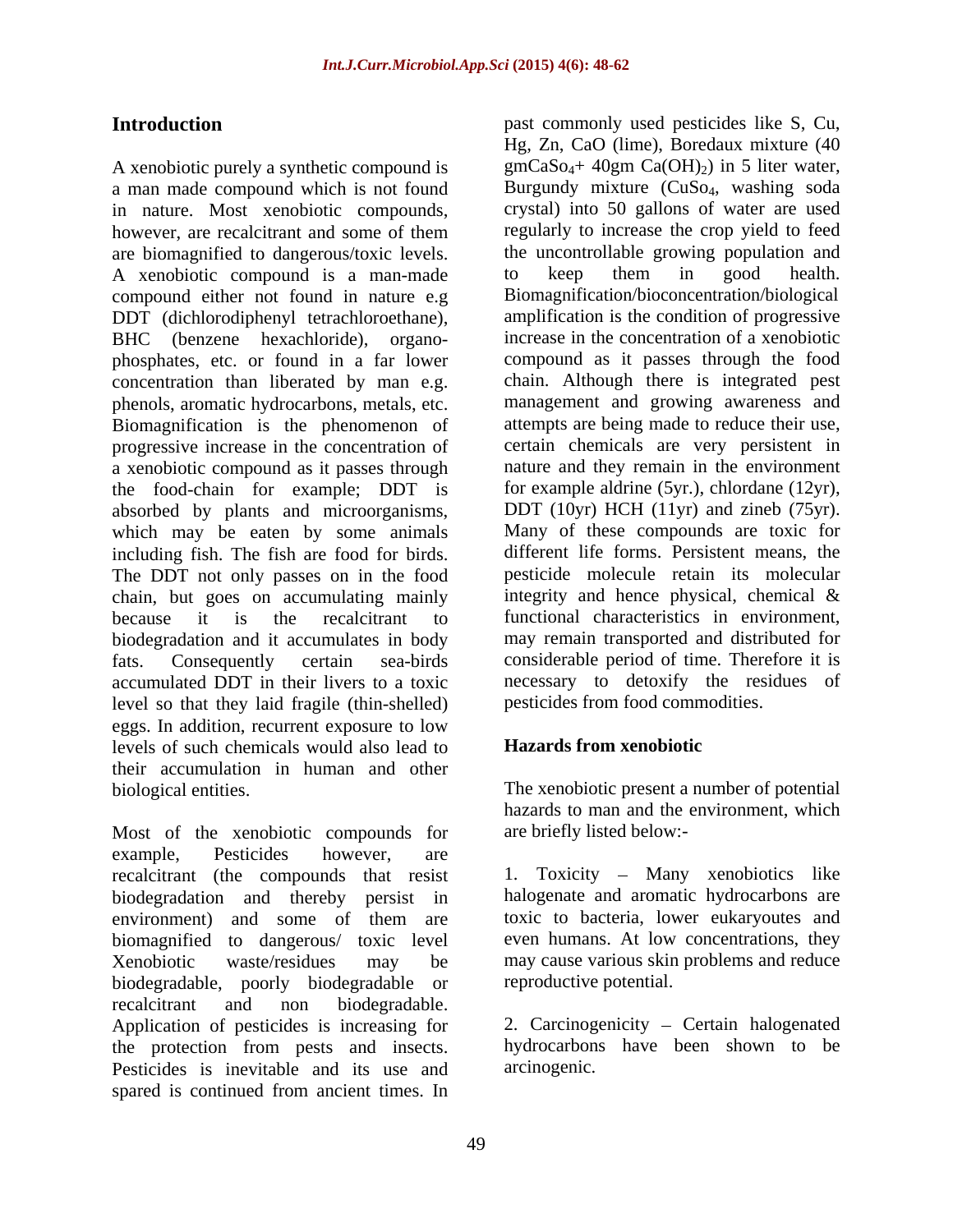4. Bioaccumulation. Many xenobiotics, by a factor of  $10<sup>3</sup>4 - 10<sup>3</sup>6$ . Biomagnifications occurs mainly because of the following two body, e.g. a 100- fold accumulation of DDT

# **Halocarbons**

These compounds contain different numbers of H atoms. CHCl<sub>3</sub>, Ferons, CCl<sub>3</sub>F, CCl<sub>2</sub>F<sub>2</sub>, CClF<sub>3</sub>, CF<sub>4</sub>, insecticides like DDT, BHC,

Polychlorinated Biphenyls (PCB)These exchange fluids. They are both biologically and chemically inert to various degrees, which increases with the number of chlorine atoms present in the molecule. Classifications of pesticides- on the basis of

**Synthetic polymers:** These compounds are produced as plastics e.g. polyethylene, polystyrene, polyvinyl chloride, etc., and nylons which are used in garments, organochlorines. e.g. DDT, BHC, wrapping materials etc. They are recalcitrant

3. Progressive Build up in the Environment. **Alylbenzyl sulphonates:** These are surface Many xenobiotics are recalcitrant and persist active detergents superior to soaps. The in the environment so that there is a buildup sulphonate group present at one end resists in their concentration with time. microbial degradation while the other end including DDT and PCB's are recalcitrant degree of branching). At present alkylbenzyl and lipophilic; as a consequence they show sulphonates having nonbranched alkyl ends bioaccumulation or biomagnifications often are used. These are biodegraded by  $\beta$ -(non polar alkyl end) becomes recalcitrant if it is branched (resistance increases with the oxidation from their alkyl ends.

reasons (i) these compounds are **Oil mixtures:** Oil is a natural products has continuously taken up from the environment many components and is biodegradable the and accumulated in the lipid deposits of different components being degraded at by plankton from water. handle small oil seepages. But when large **Types of recalcitrant xenobiotic** become acute while is recalcitrant mainly **compounds** because of its insolubility in water and due different rates. Biodegration is able to spills occurs the problem of pollution to their toxicity of some of its component.

of halogen (e.g.,Cl,Br,F,I) atoms in the place cycliening structures containing substitution  $CCIF_3$ ,  $CF_4$ , insecticides like DDT, BHC, carbomyl groups in addition they also lindane. contain halogens. These substitution made **Other xenobiotic compounds:** A number of pesticides are based on aliphatic, of nitro, sulphonate, methoxy, amino and them recalcitrant.

compounds have two covalently linked Polychlorinated Biphenyls (PCB,s),synthetic benzene rings having halogens substituting polymers, Alkylbenzyl Sulphonates, Oil for H.PCB are used as plasticisers, insulator Mixture., Members of pesticides. In recent coolants in transformers and as heat past large number of novel, manmade synthetic chemicals was came in to application to control the spread of disease.

chemical nature are

- **(i)** Organochlorines: These are chlorinated hydrocarbons. Heence, they are called organochlorines. e.g. DDT, BHC, Lindane, Dieldrin
- mainly due to their insolubility in water and (ii) Organophosphates: These consists of molecular size. phosphorus bonded to carbon atoms of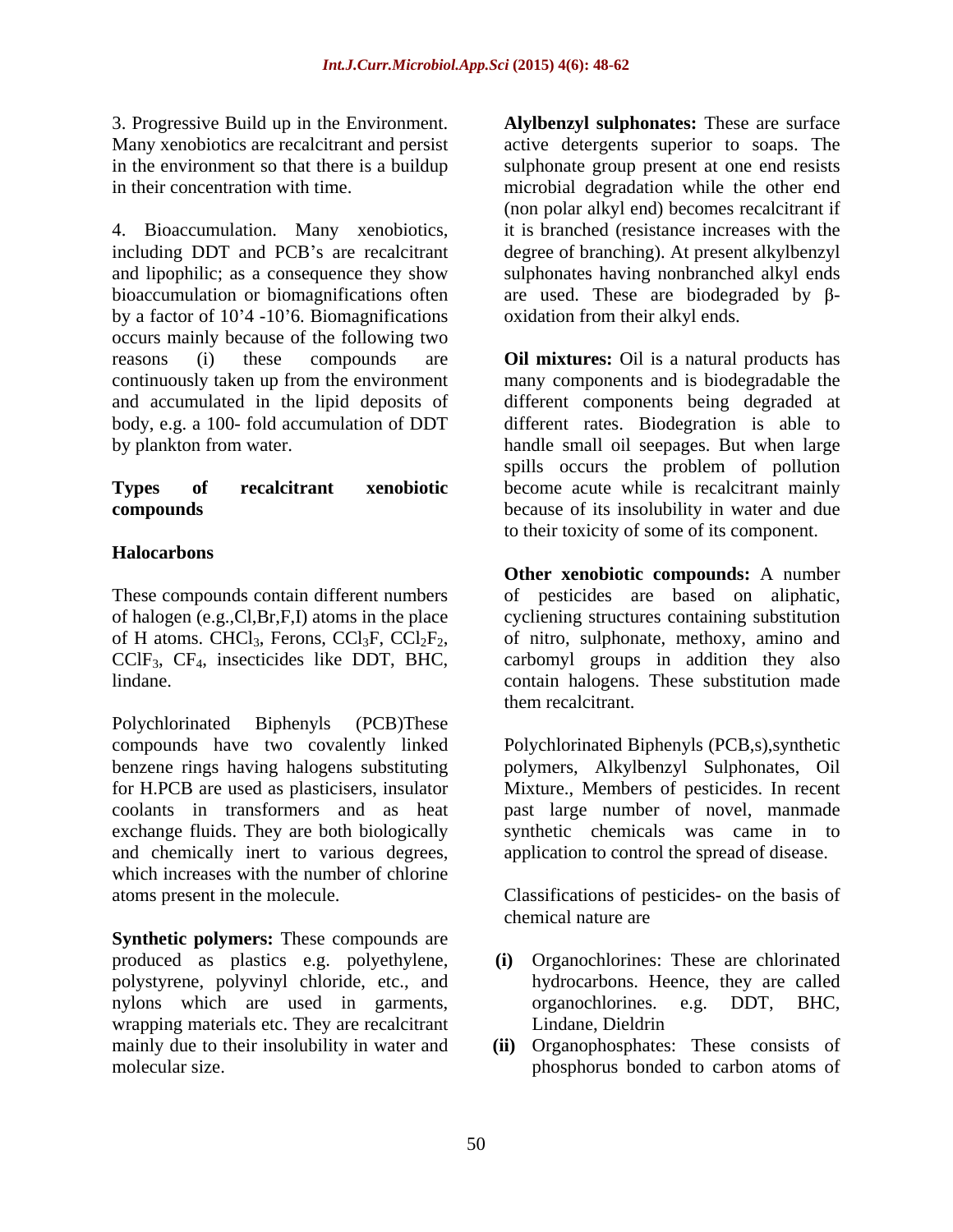- **(iii)** Carbamates: These are N-methyl and
- **(iv)** Pyrethroids: Pyrethrum when produced
- **(v) Trizines:** These pesticides have their by various causal organisms besides that sometimes the pathogenic organism the harmful pest but many friendly pest which are useful in many activities of food chain, biodiversity and pollen

compounds, their degradation occurs via a Degaradation of alkenes and aromatic hydrocarbons generally occurs as follows: Fig. 18.6. Oxidation of cyclohexane. Two different mono-oxygenases are involved. (i) an oxygenase first introduces a hydroxyl group to make the compound reactive, (2) the hydroxyl group is then oxidized to a carboxyl group, (3) the ring structure is opened up (in case of cyclic compounds), (4) the linear molecule is degraded by B oxidation to yield acetyl coA which is, metabolized in usual manner.

| CH <sub>3</sub><br>NAD(P)H | H.O<br>NAD(P)<br>$+H$ <sup>+</sup> | NAD(P) | NAD(P)H<br>$+H$ | NAD(P) | NAD(P)H<br>+H | COOH |
|----------------------------|------------------------------------|--------|-----------------|--------|---------------|------|

Oxidation of n-alkanes

organic radicals. e.g. Parathion and Similarly, an alicyclic hydrocarbon, e.g., Melathion. cyclohexane, is oxidized as follows: (1) first N,N-dimethyl carbamic esters of phenols (2) then another oxygenase forms an ester in and heterocyclic enols. e.g. Carbaryl and the form of a lactone, (3) which is then pirimicarb hydrolysed to open the ring structure to synthetically, it provide new group of oxidation the mono-oxygenase are involved insecticides. which add oxygen to asingle position in the own limitations because they fail to ring may involve a di-oxygenase which adds control different kind of disease caused oxygen at two positions in the molecule in a an oxygenase adds an -OH group in the ring, yield a linear molecule. In both these molecule. In contrast, oxidation of benzene single step.

undergoes in to mutations therefore Both mono and di-oxygenase are of a become resistant to different pesticides. variety of types: some react best with short Soon its demerits was realized because chain alkanes, while others act as cyclic these chemicals were highly toxic, alkanes. But these enzymes are not very persistent in nature and it not only kill specific and each enzyme oxidizesa limited range of compounds.



metabolized in usual manner. addition the halogen or other substituent Thus Xenobiotics are degraded by awide variety of micro-organisms, each of which degrades a small range of compounds. Frequently oxidation of Xenobiotics involves cytochrome P450 or rubredoxin. In groups are either modified or removed as one of the initial reactions or sometimes it is achieved later in the process.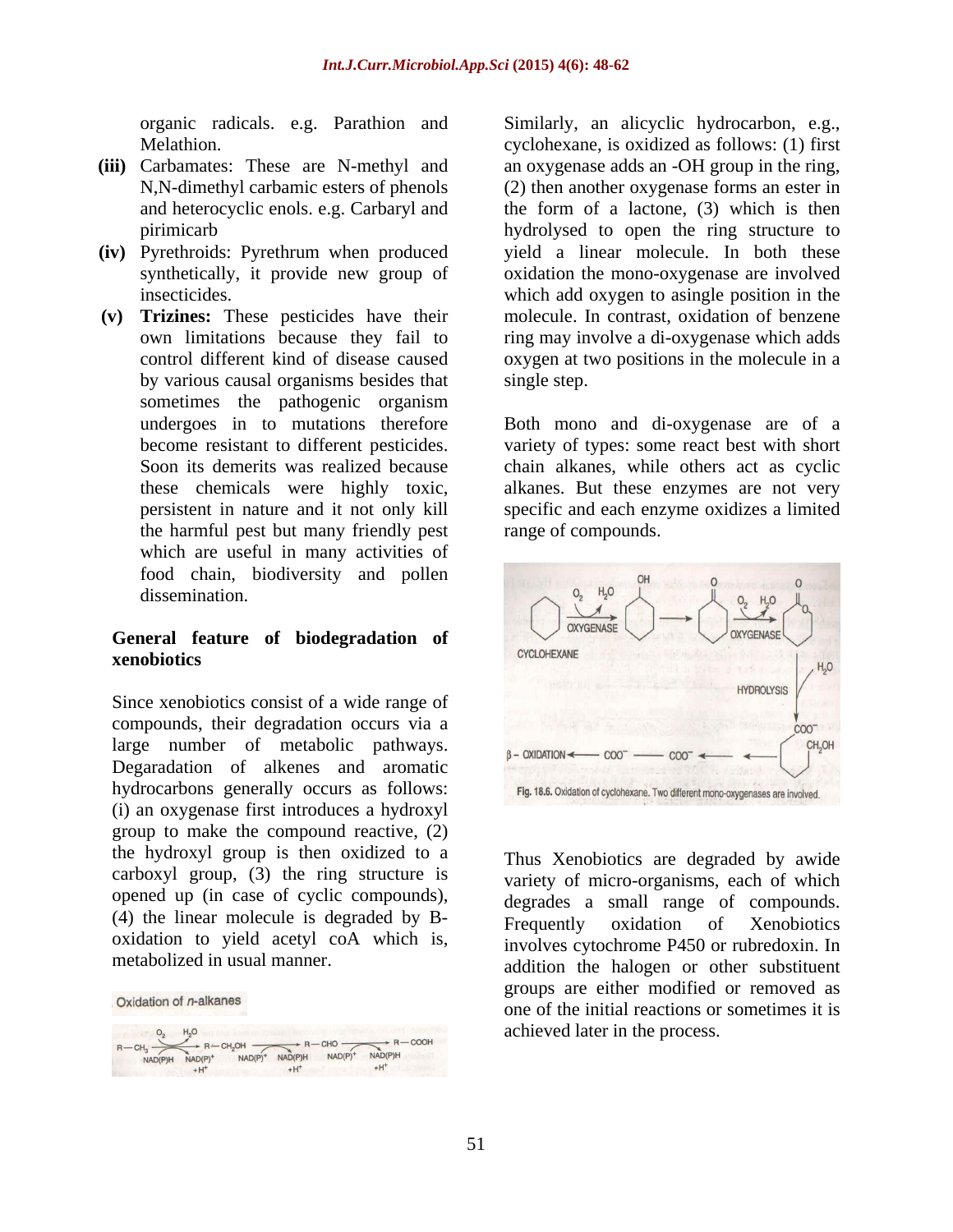

The degradation of hydrocarbon is briefly

- 1. Halomethanes are transferred into microbial lipids and are represented by This enzyme occurs in a number of catalyses oxidative dechlorination of reaction is anaerobic and uses oxygen to  $CO<sub>2</sub> +H<sub>2</sub>O$  via formaldehyde and
- 
- 

Hydrocarbon degradation terminal methyl grops are oxidized to show decreased bio-degradation. Biodegradation of n-alkanes is catalysed by oxygenases to produce carboxylic acids, which is then degraded by B oxidation. Oxidation may involve the methane group at one end of n-alkane molecule, or it may occur as beta methylene group. Sometimes, both yield a di-carboxylic acid.

- outlined below: 4. Alicyclic Hydrocarbons are present methanol by enzyme methane mono Xenobiotics used as pesticides and also oxygenase which uses them as substrate. naturally in waxes from plants, crude oil, in petroleum products.
- methylotrophs. Alternatively a <sup>3.</sup> Aromatic nydrocarbons are rather stable. glutothione dependent hydrolase are oxidized by di-oxygenesis to halomethanes into methanol. This two separate painways. (i) in case of derived from water. Methanol is oxidized allowing discuss the ring between the formic acid. Sequential catabolism of the product cis, 2. Cyanide (HCN): is toxic to biological CoA. (ii)alternatively the enzyme 2,3, di system and even microorganism capable oxygenase cleaves the ring between the of degrading cyanide cannot withstand a carbon atoms having an OH group and high concentration of HCN. Some of the adjacent carbon lacking an OH group cyanides e.g. HCN and CH3CN are (meta cleavage). The product at the end volatile. Therefore disposal of strictly of the reaction is acetaldehyde and controlled. It is degraded by fungal pyruvate. Both ortho and meta are hydratase into HCONH<sub>2</sub> and by involved in degradation of aromatic pseudomonas fluorescence into  $CO<sub>2</sub>$  and hydrocarbon. Benzene is degraded by  $NH<sub>2</sub>$  meta pathway. 5. Aromatic hydrocarbons are rather stable. These are oxidized by di-oxygenases to catechol which is further metabolized by two separate pathways. (i) IN case of ortho-linkage cleavage pathway, a 1,2 dioxygenase cleaves the ring between the two adjacent hydroxyl groups and cis-muconate yields Succinate+acetyl
- 3. Aliphatic Hydrocarbon may be saturated 6. Polycyclic hydrocarbon contains two or or unsaturated. N-alkanes of 10-24 more rings. Generally one of the terminal carbons are most deadly biodegradable. rings is attacked by di-oxygenase. Similarly aliphatics are easier to degrade Degradation of complex molecule than unsaturated ones and branched chain containing aliphatic, aromatic, alicyclicDegradation of complex molecule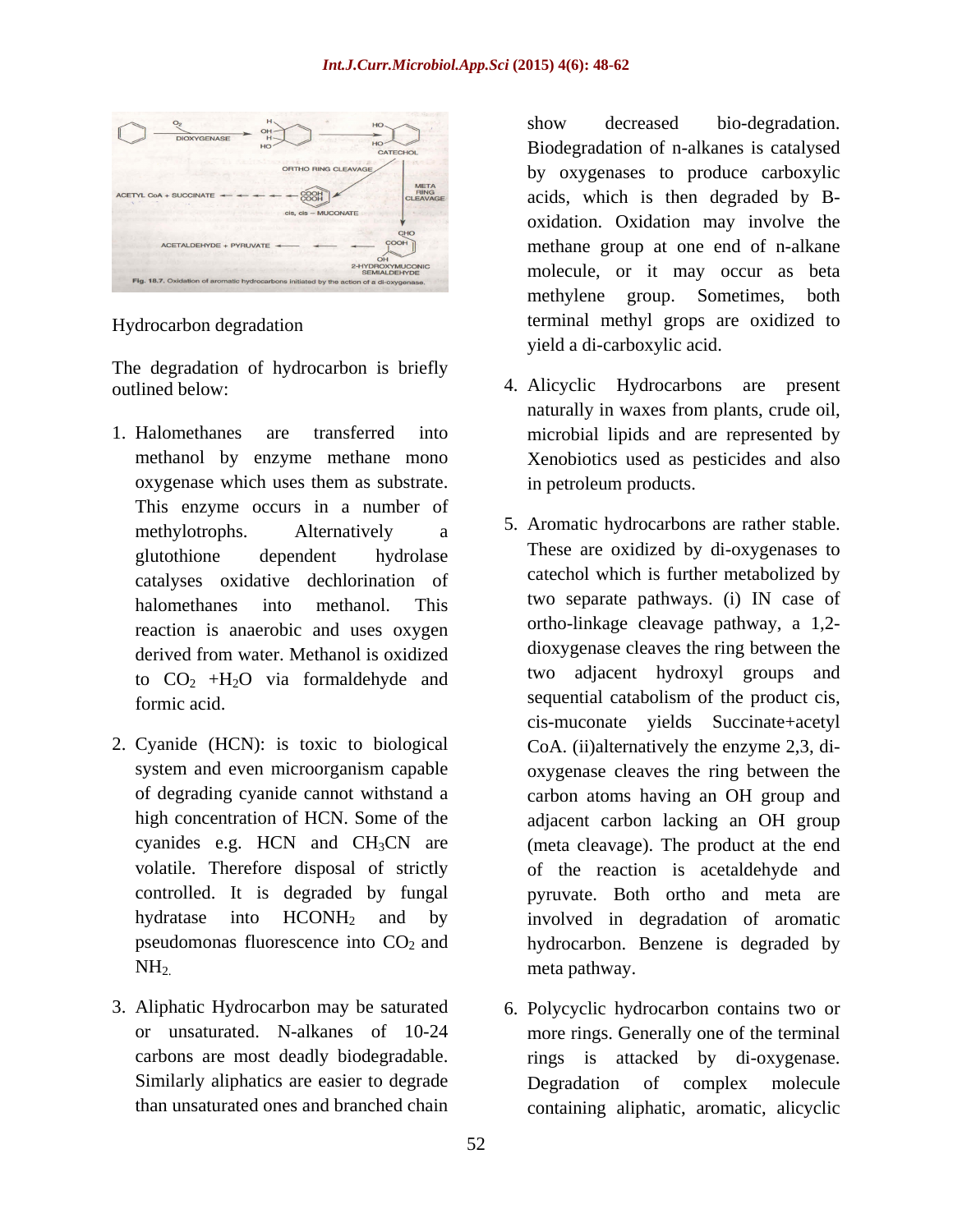generalize but the following features are are first attacked and further degradation of the product so generated takes place (ii) if these bonds are absent or inaccessible aliphatic chains are degraded. (iii) if aliphatic chains are branched the aromatic component of the complex molecule may be attacked. (iv) the site and mode of attack depends on microorganism involved and the environmental conditions in general I. groups (at meta position): COOH=OH< on the benzene ring, higher the rate of

# Methods of degradation and the compounds,

There are several ways which are biodegradation. unambiguously applied to different pesticide (because it has different quality and Biodegradation involves oxidation by Detoxification methods may be classified as: monooxygenase reaction are those

washing, cooking, peeling, sun drying, washing with water, soaps; adjuvant or surfactant, burial and disposal. The chemical alterations include oxidation, reduction,

or heterocyclic components is difficult to nucleophilic displacement, hydrolysis and observed, (i) amide, ester or other bonds<br>enzymatic oxidation and microbial high energy decomposition. The Biological methods include are through biocatalysis; enzymatic oxidation and microbial degradation either by using them as a carbon source in place of other substrate as a carbon or by co-metabolism.

# **Mechanism of biodegradation-**

the molecular structure, the  $f_{\text{allowing reasons}}$ . Mechanism involved in chemical bond cleavage. Xenobiotic compounds may be recalcitrant due to one or more of the following reasons:

- recalcitrance of various benzene hydrogen in the molecule the carbon derivatives increases with substituent halogen bond is highly stable and its Presence of halogens in the place of cleavage requires considerable energy.
- $NH_2$ < -O-CH<sub>3</sub>< -SO<sub>3</sub> <-NO2. Further the II. Substitution of H by other group like greater the number of substituent groups nitro, sulphonate, methoxy, amino and II. Substitution of H by other group like carbonyl groups.
- recalcitrance. As the position of III. Cyclic structures, aromatic substituent group also affects compounds, cyclo alkanes and recalcitrance as meta>ortho>para. III. Cyclic structures, aromatic compounds, cyclo alkanes and hetrocyclic compounds are more recalcitrant than linear chain or aliphatic compounds,
	- IV. Branched linear chains resist biodegradation.

composition of waste and residues. cyctochrome P-450, the most common **(i)** Physical mitochondrial cytochromeoxidase,  $(i)$ Chemical cytochrome P-450 can react with  $O_2$  and (iii)Biological bind CO. (CO complex of its reduced form The physical methods comprising of  $\frac{\text{Cytochrome}}{\text{Cytochrome}}$  P-450 catalyzes brushing, solvent washing/ removal, incorporating one oxygen atom of  $O_2$ . Biodegradation involves monooxygenase reaction are those employing heme protein P-450. Like absorb 450nm, thus name P-450). Cytochrome P-450 catalyzes (hydroxylation) OH in which organic substrate, RH is hydroxylated to R-OH;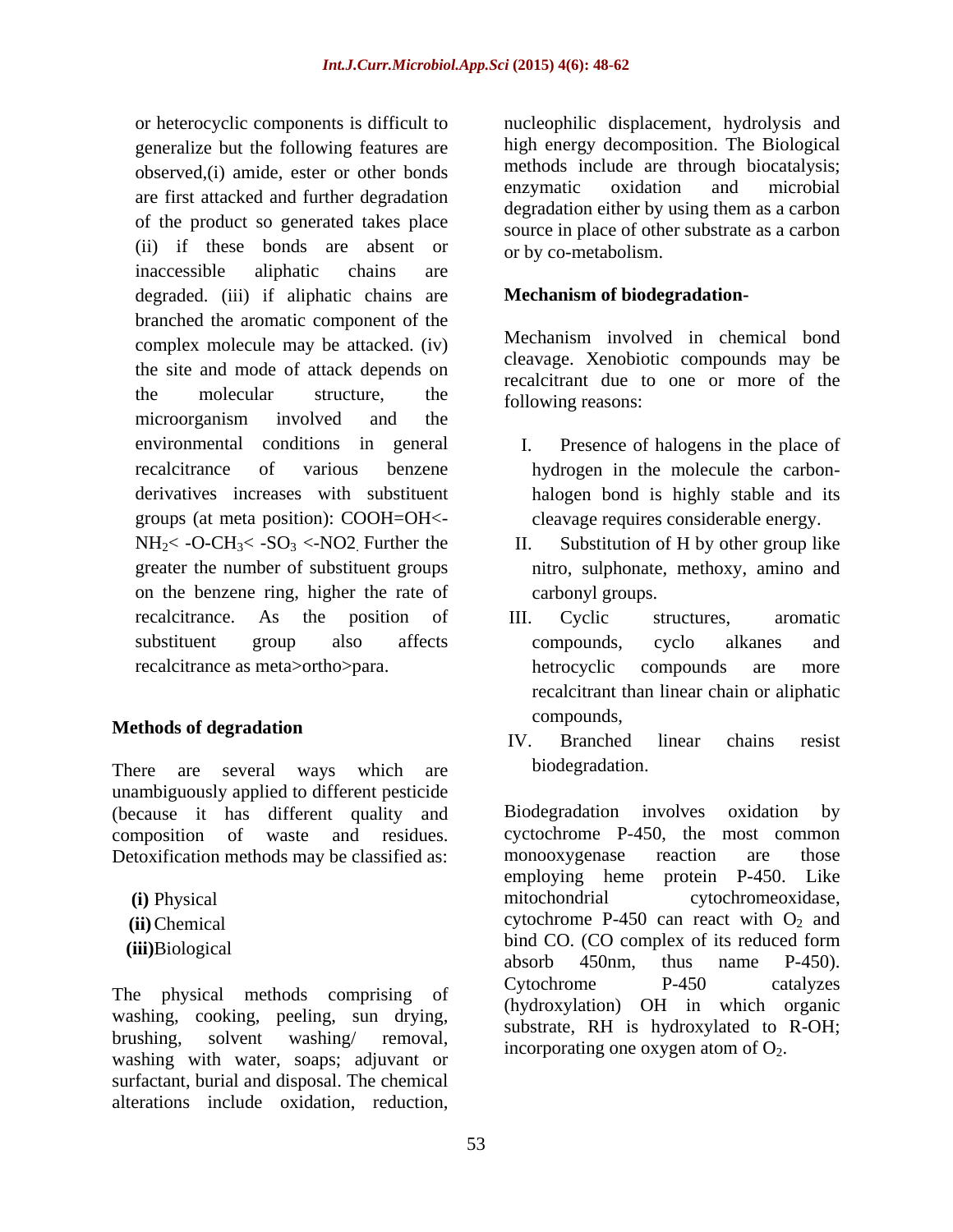- C) in malathion; activation of herbicide
- Hydroxylation- replacing H with OH in
- Dehalogenation- reductive (replacement with H), Hydrolytic (replacement with
- 
- conversion of 2,4 dinitrophenol to 2 amino-4 and 4- amino-2-nitrophenol
- 
- 
- Ether cleavage eg. 2,4-D loss of
- 
- Conjugation eg. Pyrene + glucose= glucoside conjugtate microorganisms involved in biodegradation:

Apart from bacteria and fungi, algae are also used in pesticide decontamination although to lesser extent. Several green and blue green algae (Mukherjee *et al.,* 2004), isolated from soil or water, have been found<br>environmentally bersistent organic to degrade organophosphorus insecticide quinalphos. *Actinomycets* has shown the degradation of herbicide pendimethalin

*Pseudomonas sp*. or *aspergillus niger* could hydroxylate 2,4-D present in a factory waste. Degradation of three benzonitrile herbicide,bromoxynil(3,5-dibromohydroxy benzonitrile),ioxynil(3,5diiodo-4-hydroxy benzonitrile), dichlobenil (2,6-dichloro- *flavus* and *Fusarium oxysporum*. *Aspergillus* benzonitrile), and their mixture by the soil

Detoxification of xenobiotics may involve microorganism *Agrobacterium radiobacter* one of the following mechanisms: was studied in batch culture. The mixture of Hydrolysis- breaking of ester bond (C-O- of carbofuran residues to 96% in 10 days. (eg. Dichlorofop methyl) bacteria feed on chicken and low manure, 2,4-D. be used to clean up dangerous organochlorin OH)for DDT into DDE. 2000). Chemists at Oxford University, Dealkylation e.g- demethylation of Southern England tweaked" a gene from chloroneb *pseudomonas putida,* to make an enzyme Methyaltion eg. Pentachlorophenol that attack soil pollutants like Nitro- reduction and the community of the community of the community of the community of the community of the community of the community of the community of the community of the community of the community of the community Deamination<br>
Chlorophenol to 5-chlo-2-hydroxymuconic<br>
Chlorophenol to 5-chlo-2-hydroxymuconic phytotoxicity<br>which is toxic. *Pseudomonas strain* B13 has Nitrile to amide conversion<br>
a plasmid-borne gene which encode the bacterial culture, enhancing the degradation (Mohapatra and Awasthi, 1997). The old newspapers, straw and wood chips can such as DDT. Bacteria that grow on rotting waste can break down DDT (Anonymous, that attack soil pollutants like dichlorobenzene etc. The ability of plasmid transfer can be exploited to create microorganisms with novel characteristics. For example, *Alcaligenes sp*. degrade 4 semialdehyde (by meta cleavage of the ring) enzyme 1,2-di-oxygenase, this enzyme cleaves 4-chlorophenol by ortho pathway.

**Microorganisms involved in** present in wood, has also shown ability to **biodegradation** chlorpyriphos, monocrotophos and azo-dyes and dioxin. Degradation of lindane (Gopal *et al.,* 2005). namely *Cyathus bulleri* and *Phanerochaete*  White rot fungi, which can degrade lignin degrade wide varieties of different chemicals, even those, which did not have any structural relationship with liginn. Among the various species, *Phaenerochaete chrysosporium* was reported to be the most important as it could degrade several environmentally persistent organic pollutants like DDT, lindane, benzopyrene, by white rot fungi has also been reported. Two different species of white rot fungi *sordida* were studied for their ability to degrade the compound. Degradation of various organophosphorus compounds by different fungi has also been documented. Highest degradation has been observed in case of *Aspergillus sydouri* followed by *A.*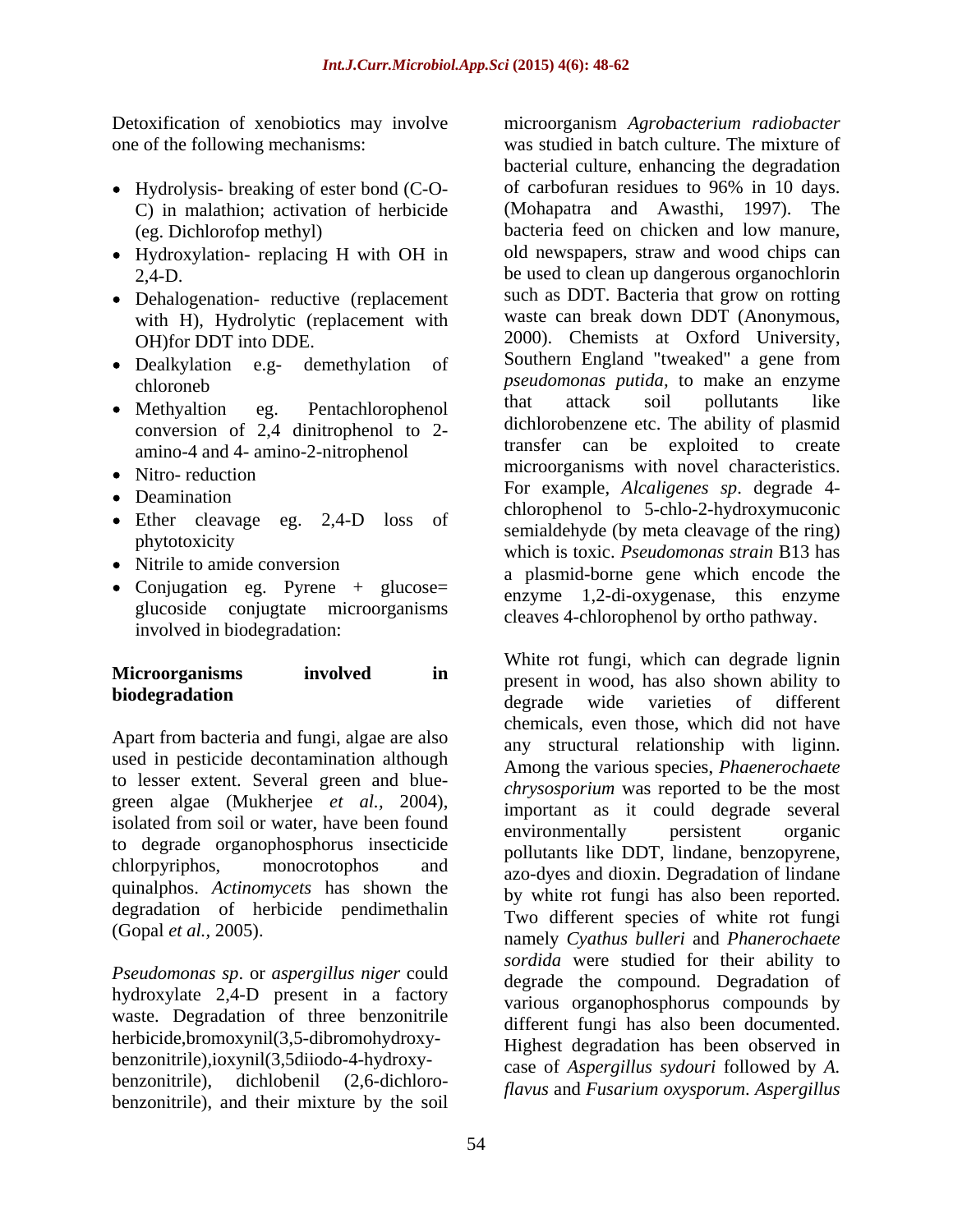*niger* has demonstrated the ability degrade- into the genetic processes that led to their endosulfan up to 40% by  $1<sup>st</sup>$  day, followed by fast dissipation to 98.6% by day 15. *A.* 95.7% degradation of chlorpyrifos has been cyfluthrin by as strain of *T. viride* and identification of the products formed are also documented. Metolachlor, an herbicide dechlorination. N-dealkylation and amide chromosome in P. pavonaceae 170 bond cleavage appeared to be the dominant

- Soil was collected from fields having history of different types of pesticides
- 
- 1ml supernatant was taken from it and This procedure was repeated 8 time or  $\frac{\text{Xenobiotics}}{\text{serial}}$ serially diluted and plated on mineral
- It was incubated at 30°C for 3 days. and mobilization.
- Different types of bacterial colonies by repeated streaking on mineral salts
- Pure cultures of different types of bacteria were obtained on mineral salt glucose agar (MSGA) slants.

# **Origin and distribution of dehalogenase**

Analysis of the genetic organization of biodegradation pathway provides insight

st day, followed evolution. It appears that catabolic genes for *niger* could also degrade chlorpyrifos. Up to with transposable elements and insertion obtained by using the fungus *Trichoderma*  on transmissible plasmids. One striking *viride* within 14 days. Degradation  $\beta$ - example of a mobile element that has could be degraded by a mixed fungal culture gene dehH2 on plasmid pUO1 in *Moraxella*  isolated from a metolachlor acclimated field *sp*. Strain B (Kawasaki *et al.,* 1992), the soil. Processes like hydrolytic haloalkane dehalogenase gene *dhaA* on the ways of transformation of metolachlor. degradative genes *atzA, atzB* and *atzC* on An aerobic bacterium capable of degrading (Wackett, 2004), the aniline degradative -cygluthrin was isolated from soil, with genes on plasmid pTDN1 in *Pseudomonas* known history of its disposal by enrichment *putida* UCC22 (Fukumori and Saint, 1997), culture using the following procedure: and presumably also the p-sulfobenzoate application 1997). These observations clearly indicate 9ml of saline water was inoculated with that gene mobilization between and within 1g soil sample, replicons is an important process during was transferred to fresh 9ml solution. genes that are involved in biodegradation of salts agar medium. transposition, homologous recombination xenobiotic compounds are often associated sequences. They are also frequently located assisted catabolic genes in their dissemination is IS 1071. This insertion element flanks the haloacetate dehalogenase chromosome in *P. pavonaceae* (Poelarends *et al.,* 2000a), the atrazine plasmid pADP-1 in *Pseudomonas sp.*ADP degradative genes on plasmids pTSA and pPSB in *Comamonas testosteronei* strains T- 2 and PSB-4 respectively (Junker and Cook, genetic adaptation. It also suggests that xenobiotics were recruited from a 'pregene pool by integration, and mobilization.

appearing on the medium were purified Although insight in the sequence of events glucose agar medium. biodegradation pathways is lacking, the **gene sequences** during evolution of the current sequences.<br>The possibility to rapidly evolve new Although insight in the sequence of events that led to the current genetic make-up of general nature of some of the processes involved is understood. Less is known about the origin of the structural genes that encode critical enzymes, such as dehalogenases, and the degree of divergence that occurred during evolution of the current sequences.<br>The possibility to rapidly evolve new enzyme selectivities by laboratory evolution is known since the 1970s, most notably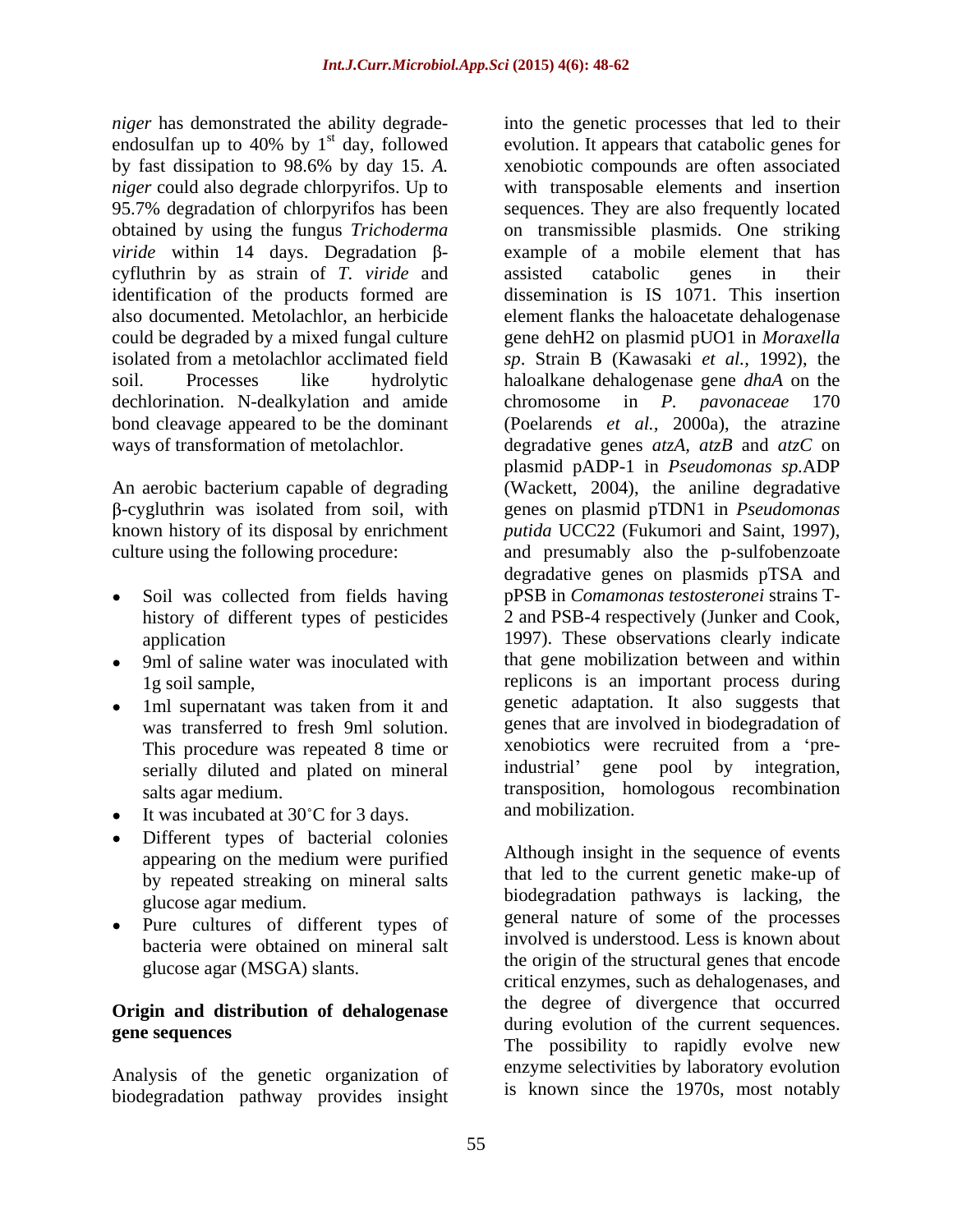through the work of P.H. Clarke and specificity of *Pseudomonas aeruginosa* amidase can be changed can be changed by directed evolution. The same of the development of the dehalogeness of the dehalogeness. The dehalogeness of the definition of the dehalogeness. The dehalogeness of the definition of the definition of the definition of the

Theoretically, it is possible that a current have been detected in isolates from different gene for a specific critical (dehalogenase) reaction was already present in the preindustrial gene pool. Alternatively, there could be a short evolutionary pathway that lists more than 250 proteome sequences of led from an unknown pre-existing gene to bacteria and 31 archaeal proteomes. When the gene as we currently find it in a biodegradation pathway. It has even been dehalogenase sequences that have been suggested that a new sequences for enzyme detected in organisms isolated on acting on a synthetic compound could halogenated compounds as carbon source, it evolve through the activation of an unused appeared that no single closely related alternative open reading frame of a counterpart of dehalogenase genes was preexisting internal repetitious coding present in these sequenced bacterial sequence (Ohno, 1984). Here it should be noted that the similarity of a dehalogenase to members of an enzyme superfamily that Table 2 Number of positive hits obtained catalyse other reactions generally does not with protein sequences of dehalogenases and provide intermation about the process of alkane hydroxylases as queries in Blast-P

One way to obtain information about the evolutionary origin of dehalogenase genes is to compare the dehalogenase sequences that **Haloalkane dehalogenase from** have been detected in different bacterial cultures, If closely related sequences are present, this would make it possible identify a Haloalkane dehalogenese (DhlA) was sequence differences and to determine the originally discovered in *X. autorophicus* effect of the mutations on substrate GJ10, a nitrogen-fixing hydrogen bacterium selectivity. Another approach is to search for that was enriched with 1,2-dichloroethane as sequences that are closely related to the sole carbon source. Subsequently, dehalogenases in databases of sequenced identical DhlA-encoding genes have beengenomes.

coworkers who showed that the substrate Analysis of sequence databases such as mutagenesis and selection on plates (Betz *et*  sequence has repeatedly been detected in *al.,* 1974; Paterson and Clarke, 1979). This organisms that have been isolated from approach was called experimental enzyme different geographical locations. Thus, evolution and is conceptually similar to identical or almost identical haloalkane Pfam and of the literature revealed that in several cases the same dehalogenase dehalogenases, dichloromethane dehalogenases and atrazine chlorohydrolases have been detected in isolates from different areas (Table 2).

> The current version of the NCBI databases these were searched for 15 different detected in organisms isolated on genomes (Table 2).

adaptation to xenobiotic compounds. searches against protein sequence databases. No such primitive dehalogenase has yet distantly related dehalogenase sequences are been detected, with the notable exception of quite common. For example, large numbers TriA, the enzyme that dehalogenates the of putative haloalkane dehalogenase and herbicide atrazine (vide infra). haloacid dehalogenase sequence are present At the same time, it appears that more in the whole-genome database and in the Sargasso Sea database (Table 2).

# **Haloalkane dehalogenase from** *Xanthobacter autotrophicus* **(DhlA)**

Haloalkane dehalogenase (DhlA) was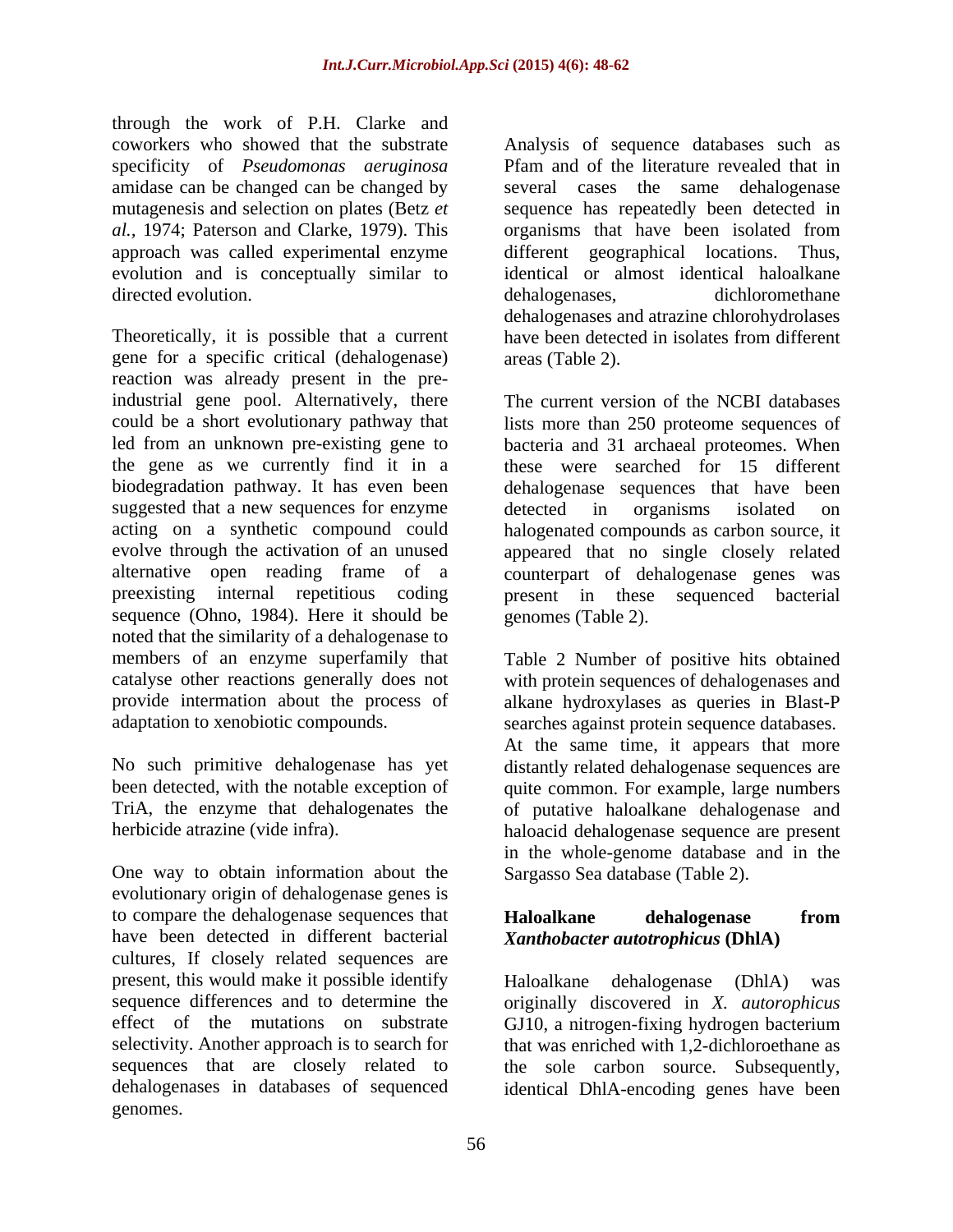discovered in several other strains of *X.* strain GJ70 (the Netherland, originally *autotrophicus*, isolated in the Netherlands called *Acinetobacter*) and strain TB2 (USA) and Germany and in isolates of should all be classified as *R. erythropolis*. *Ancylobacter aquaticus* obtained with 1,2 dichloroethane or chloroethylvinyl ether as The N-terminal part of the cap domain of the growth substrate (van den Wijngaard *et al.,* 1992). Recently a strain of *Xanthobacter*  sequence repeats (shown as arrows), which *flavus* was isolated in South Korea and this might be signs of recent genetic adaptation organism also possessed and identical dehalogenase (Song *et al.,* 2004). In fact, supported by the following observations. DhlA is still the only known hydrolytic First, as shown in panel A, changes are haloalkane dehalogenase that operates in observed in this part of the cap domain 1,2-dichloroethane degrading bacteria; no (shown in boxes, three tandem duplications, variants have been described and at least 12 a large deletion and two substitutions) when identical copies of this gene have been DhlA is forced to evolve dehalogenase obtained from different environmental activity toward 1-chlorohexane, a substrate isolates. The same state of the wild-type enzyme isolates.

# **Rhodococcus haloalkae dehalogenase (DhaA)**

Another abundant type of haloalkane dehalogenase is the one form *Rhodococcus*  NCIMB 13064) that was isolated on 1 chlorobutane. Later sequencing of several other haloalkane dehalogenase gens from 1- Poelarands and colleagues (2000b) have 3B2) had evolved 1,2-dichloroethane reclassified several organisms and using 16s rRNA gene sequencing they showed that *R. erythropolis* Y2 (England), *R. rhodochrous* NCIMB 13064 (N. Ireland), On the basis of these findings, we propose *Corynebacterium* sp. Strain m15 (Japan), *Arthrobacter* strain HA1 (Switzerland), stretch of sequence in the N-terminal region

wild-type DhlA harbours two short tandem to 1, 2-dichloroethane. This idea is (experimental enzyme evolution; Pries *et al.,* 1994).

*erythropolis* (DhaA). Mutually identical *Erythrobacter litoralis* TCC2594) shows a copies of the dhaA genes have been detected gap precisely in this region of the cap in different organisms, of which the domain (panel B). Third, from the current taxonomy has been rather confusing due to 1,2-dichloroethane dehalogenase sequence errors in classification. The first dhaA (DhlA) a pre-industrial sequence (primitive) sequence was determined by Kulakova and was proposed and constructed. The encoded colleagues (1997), using a strain of protein is inactive with 1,2-dichloroethane *Rhodococcus* (*Rhodococcus rhodochrous* (DCE), but does convert 1,2-dibromoethane Second, in a pairwise sequence alignment the closest homologue of DhlA in the database (a putative protein from (DBE) (panel C).

chlorobutane, 1-chlorohexane and 1,6 dichlorohexane-degrading gram positive technique that allows the introduction of organisms, some of which had been isolated random repeats and deletions in the Nbefore strain NCIMB 13064, showed that terminal part of the cap domain, some these possessed identical *dhaA* sequences. mutants carrying repeats (D2, lC12 and When the primitive dehalogenase is subjected to ITCHY mutagenesis, a 3B2) had evolved 1,2-dichloroethane dehalogenase activity (Pikkemaat and Janssen, 2002) (panel D).

that a primitive dehalogenase with a shorter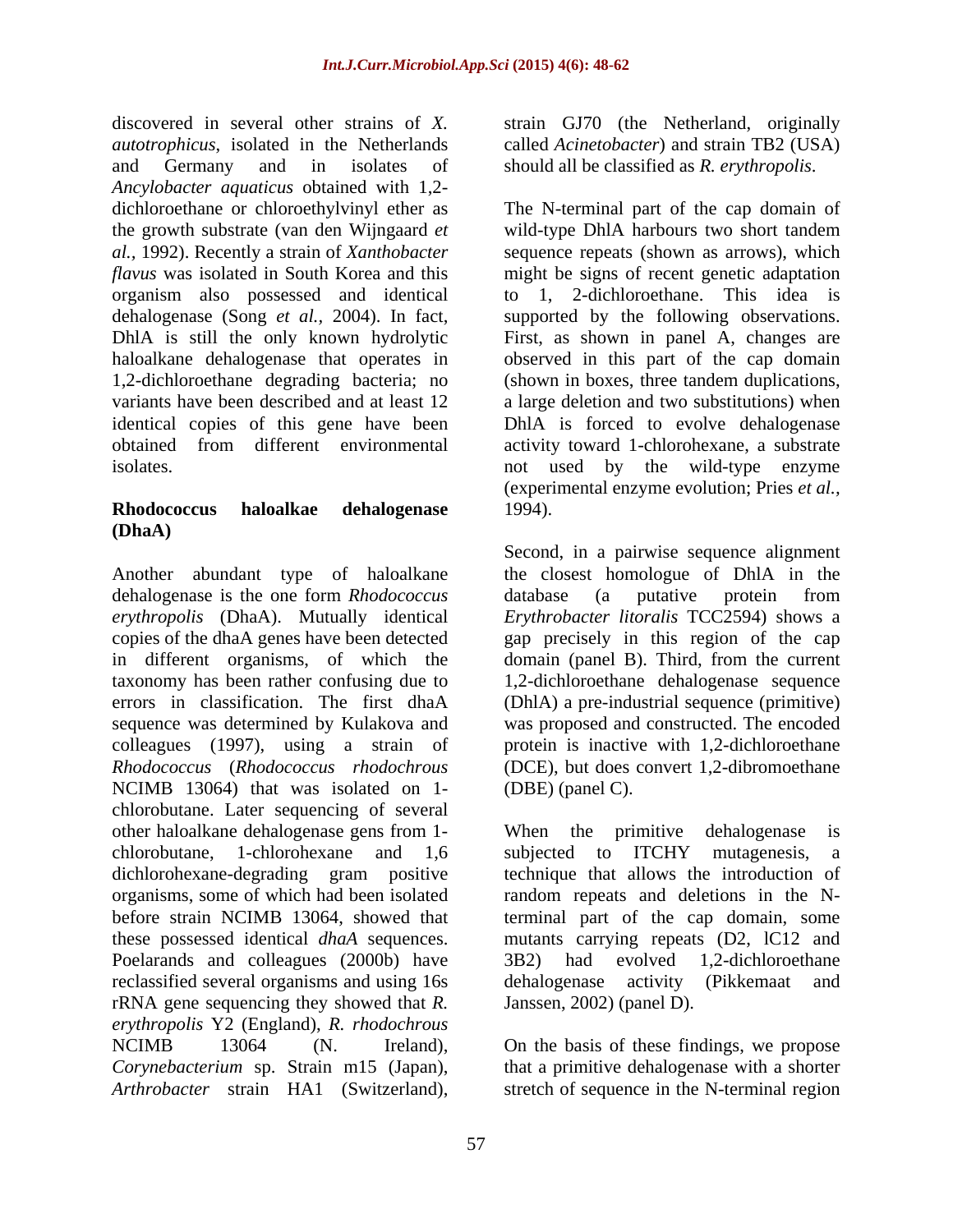of the cap (as observed in the *E. litoralis* (AtzA). Identical atrazine chlorohydrolase putative dehalogenase) was recruited from gene have been obtained from different the pre-industrial environmental gene pool, source including an *Arthrobacter* from china<br>and evolved into the current DhlA by a short (Cai *et al.*, 2003), strains from France volutionary pathway that included (Rousseaux *et al.*, 2001), an undescribed  $\beta$ generation of short duplications and protobacterium strainCDB21 from Japan of

hydrolytic dechlorination catalysed by an enzyme called atrazine chlorohydrolase

substitutions. which the sequence was deposited by lwaski **Atrazine chlorohydrolase (AtzA)** and collegues (EMBL Accession number The bacterial degradation of the herbicide different location including an *Alcaligenes,a*  atrazine by *Pseudomonas* ADP starts with a *Ralstonia* and an *Agrobacterium* sp.(de source including an *Arthrobacter* from china (Cai *et al.,* 2003), strains from France AB19409700), and four other isolates from Souza *et al.,* 1998).

### **Table.1** Screening of bacteria for degradation of pesticides

| Bacteria                   | \% of Degradation of Pesticide |                                                                     |                                                            |       |           |
|----------------------------|--------------------------------|---------------------------------------------------------------------|------------------------------------------------------------|-------|-----------|
|                            |                                | Atrazine   Chloropyrifos   Metribuzine   Imidacloprid   Fenvalerate |                                                            |       |           |
| <b>Bacillus Subtilis</b>   |                                |                                                                     | $\bigcap$ $\subset$ $\bigcap$ $\subset$ $\bigcap$<br>2J.4' | 2212  | ND        |
| <i>Proteus vulgaris</i>    | $\overline{\mathsf{ND}}$       |                                                                     | 18.89                                                      |       |           |
| <i>Pseudomonas striata</i> | ND                             |                                                                     | 00.72<br>88.73                                             | 62.95 |           |
| Kelbsiella plenticola      | $\overline{\phantom{a}}$ ND    |                                                                     | 10.49                                                      | 36.68 | <b>ND</b> |
| <b>Bacillus Polymyxa</b>   |                                |                                                                     | 71 IO                                                      |       |           |

### **Table.2** Number of positive hits obtained with protein sequences of dehalogenases and alkane hydroxylases as queries in Blast-P searches against protein sequence databases

| Query<br>protein | GenBank<br><b>GI</b> number | Super<br>family        | <b>Filtered by</b><br>conserved<br>pattern or residues | No of identical<br>genes found<br>in isolates | No. of homologues<br>in microbial<br>genomes | No. of homologues<br>in Archae<br>genomes | No. of<br>homologues<br>in Sargasso Sea |
|------------------|-----------------------------|------------------------|--------------------------------------------------------|-----------------------------------------------|----------------------------------------------|-------------------------------------------|-----------------------------------------|
| DcmA             | 482502                      | <b>GST</b>             | 126H-W*                                                | 11 (> 96%)                                    | $2(33 - 22%)$                                | $\Omega$                                  | 4 (30-25%)                              |
| <b>DhIA</b>      | 729681                      | $\alpha$ /B-HF         | 124D-W-G, 289H*                                        | 12 (100%)                                     | 15 (50-26%)                                  | $1(30\%)$                                 | 35 (41-21%)                             |
| DhaA             | 3114657                     | $\alpha$ / $\beta$ -HF | 106D-W-G. 272H*                                        | $7( > 98\%)$                                  | 28 (53-23%)                                  | 1(26%)                                    | 44 (49-22%)                             |
| <b>LinB</b>      | 9789853                     | $\alpha$ / $\beta$ -HF | 108D-W-G, 273F*                                        | $3( > 99\%)$                                  | 10 (69-25%)                                  | $\Omega$                                  | 43 (65-21%)                             |
| <b>DhIB</b>      | 3122178                     | <b>HAD</b>             | 8D, 39R, 147K#                                         | 7 (49-39%)                                    | 39 (57-25%)                                  | $3(26 - 24%)$                             | 119 (52-23%)                            |
| HAD-Ps           | 3122176                     | <b>HAD</b>             | 10D, 41R, 151K#                                        | 12 (77-39%)                                   | 35 (55-23%)                                  | 4 (27-23%)                                | 115 (50-24%)                            |
| <b>HheA</b>      | 15213645                    | <b>SDR</b>             | 135S-X(7.17)-Y-X(3)-R*                                 | 2(99%).<br>$3(49 - 48\%)$                     | $6(30-21%)$                                  | $\circ$                                   | $4(31 - 21\%)$                          |
| <b>HheB</b>      | 15209119                    | <b>SDR</b>             | 126S-X(7.17)-Y-X(3)-R*                                 | 1 (98%)                                       | 16 (45-19%)                                  | 1(27%)                                    | 10 (53-21%)                             |
| <b>HheC</b>      | 15213643                    | <b>SDR</b>             | 132S-X(7,17)-Y-X(3)-R*                                 | $2(100-92\%)$ .<br>2(49%)                     | $6(30-20%)$                                  | $\Omega$                                  | $5(31 - 21\%)$                          |
| CaaD             | 10637969                    | $4-OT$                 | $9R-X-X-R^*$                                           | Ω                                             | $\Omega$                                     | $\circ$                                   | $6(35-29%)$                             |
| LinA             | 51859616                    | <b>DH</b>              | 25D, 73H#                                              | $3(5.99\%)$                                   | 4 (30-27%)                                   | $\Omega$                                  | $3(31 - 25%)$                           |
| CbzA             | 2392484                     | <b>ECH</b>             | 90H, 145D#                                             | $6(86 - 51%)$                                 | $21(41 - 26%)$                               | 1(28%)                                    | 48 (37-27%)                             |
| AtzA             | 32455822                    | <b>DA</b>              | 60H-X-H, 243H, 327D*                                   | $4( > 98\%)$                                  | 134 (36-20%)                                 | 12 (31-27%)                               | 20 (32-19%)                             |
| TriA             | 42558845                    | <b>DA</b>              | 76H-X-H, 251H, 287H*                                   | $2( > 99\%)$                                  | 156 (36-21%)                                 | $21(26 - 20\%)$                           | 32 (34-21%)                             |
| PcpC             | 22417110                    | <b>GST</b>             | $12S-X-C$                                              | 1 (96%)                                       | $2(37-23%)$                                  | $\circ$                                   | 49 (41-19%)                             |
| AlkB             | 113639                      | AH                     | 269 N-Y-X-E-H-Y-G*                                     | $9(100 - 77\%)$                               | 21 (50-32%)                                  | $\Omega$                                  | 2(82%)                                  |
|                  |                             |                        |                                                        |                                               |                                              |                                           | 49 (50-25%)                             |
| AlkM             | 2623971                     | AH                     | 281 N-Y-X-E-H-Y-G*                                     | 12 (90-62%)                                   | $1(100\%)$<br>20 (50-32%)                    | $\circ$                                   | 51 (56-28%)                             |
|                  |                             |                        |                                                        |                                               |                                              |                                           |                                         |

Protein sequences (column 2) were compared by BlastP (Altschul et al., 1990; 1997) to the NCBI whole microbial database (295 proteomes, April 2005) and to the NCBI environmental Sargasso sea proteins (Venter et al., 2004). Hits with an E-score < 0.01 were considered homologues.<br>Output lists were filtered by looking for conserved residues in a multiple alig The sealth is columns 5–8 give the number of homologues followed by the percentage range of amino acid identities. In some cases very high<br>scores are mentioned separately. AlkB, AlkM: only hits containing motif C (see text

scores are intentioned separations. Although the original host has been sequenced.<br>
As the cause the whole genome of the original host has been sequenced.<br>
GST, glutathione transferase; collecting the original host has bee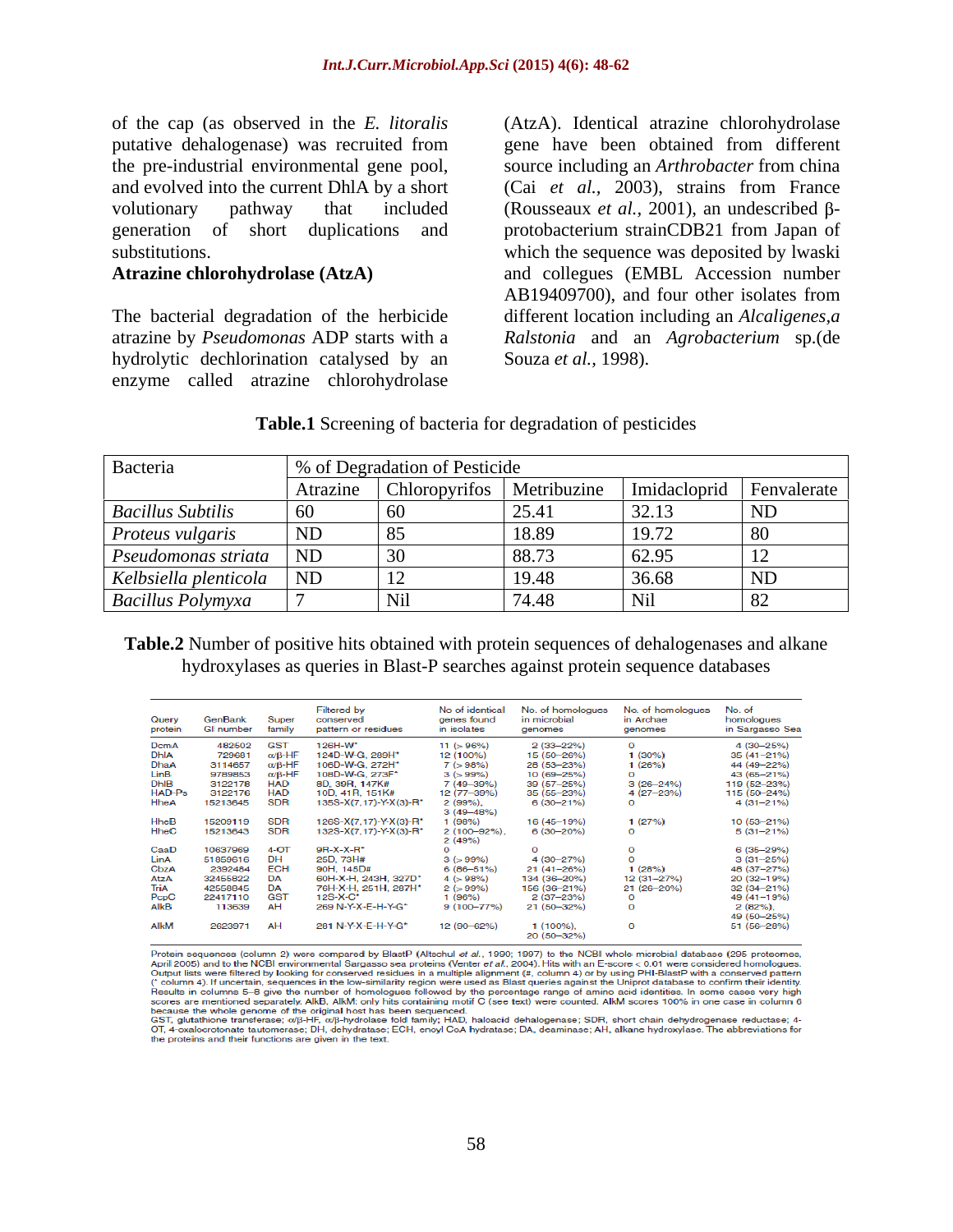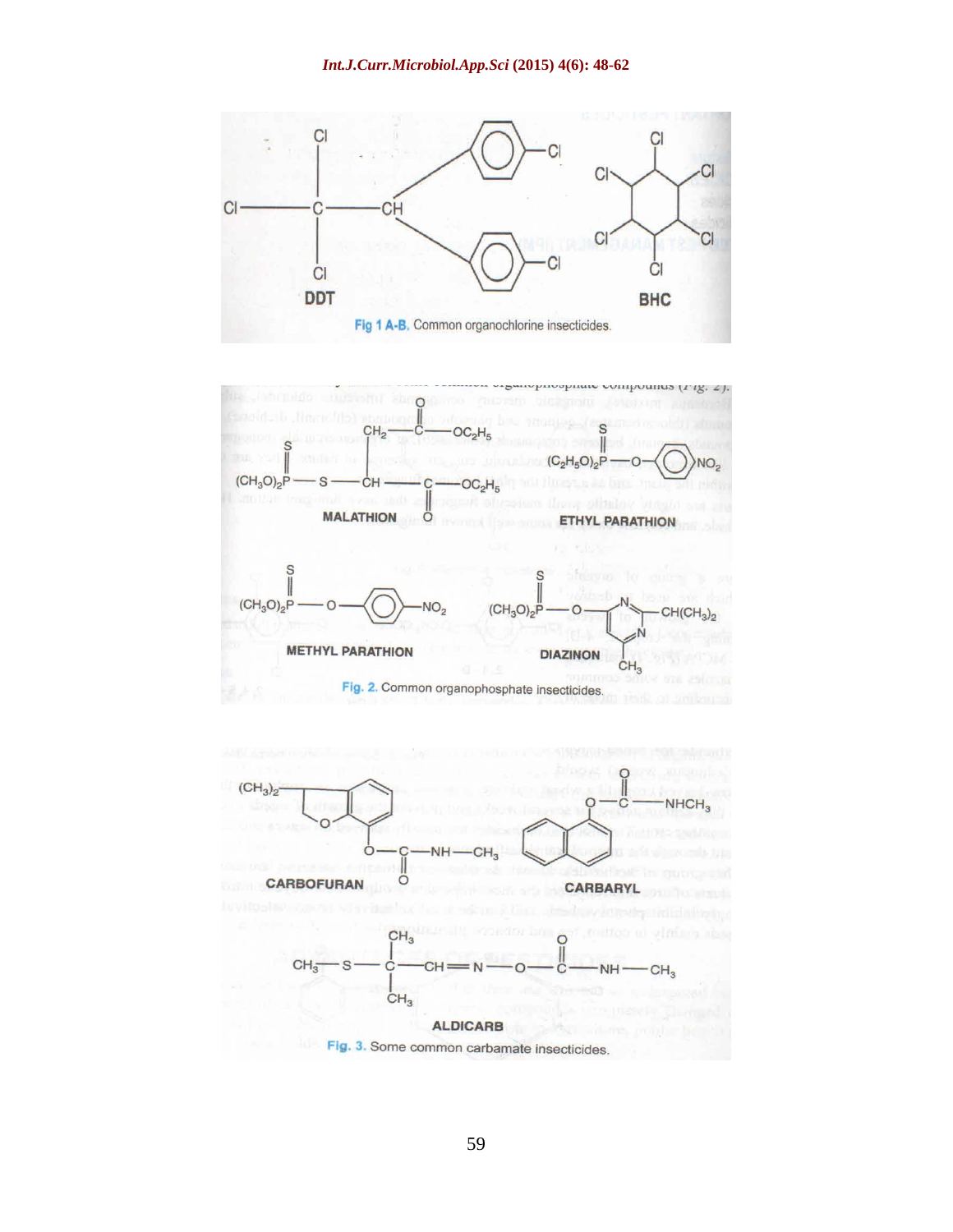

superfamily which also houses the next two compounds, even though most cases of enzymes of the atrazine catabolic pathway: contamination of surface soils with high hydroxyatrazine ethyl- levels of alkanes are caused by industrial aminopropylohydrolase (AtzB) and Nisopropylammelide N-isopropylamino melamine deaminase, cytosine deaminase

### **Alkane hydroxylase (AlkB, AlkM)**

Aliphatic hydrocarbon is introduced into the environment in large quantities both by human activities and by natural processes. process that use organisms through their Plants, for instance, can produce (odd-enzymatic activities. However, slow growth length) n-alkanes as part of mixtures of of microorganisms or difficulties in the waxes. control and maintain the optimal condition

The protein belongs to the amidohydrolase Thus, they cannot be regarded as xenobiotic processing of petroleum.

hydrolase(AtzC) (de Souza *et al.,* 1996). In many different environments bacteria Other members of amidohydrolase super have been exposed to these compounds, and family are triazine deaminase, hydantoinase, one would expect that evolution of enzymes and phosphotriesterase. over a longer period of time than with that can hydroxylate alkanes has occurred dehalogenases that act on exotic compounds.

### **Conclusion**

Bioremediation is an effective treatment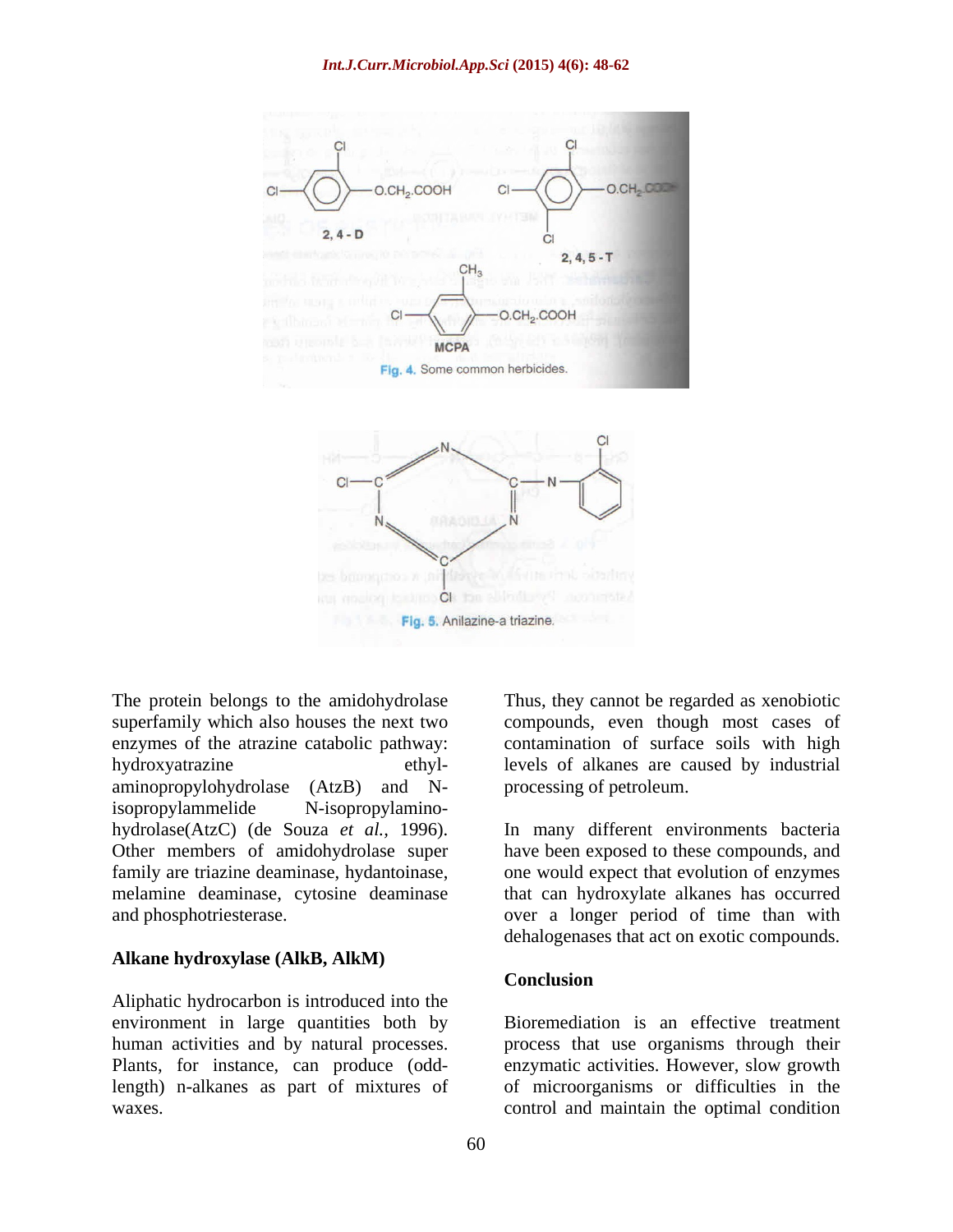for the microbial growth is disadvantages of biodegradation process. The direct *Nucleic Acids Res.*, 25: 3389–3402. application of enzymes in the environmental Betz, J.L., Brown, P.R., Smyth, M.J., and treatment process has been quite limited due to loss of enzyme activity, and therefore, novel methods of enzyme stabilization are De Souza, M.L., Sadowsky, M.J., and developed. Different enzymes used against Wackett, L.P. 1996. Atrazine different substrate but many of them has chlorohydrolase from Pseudomonas sp. proved to be wide substrate specificity too,its make them an effective target in the design of enzyme systems for characterization. *J. Bacteriol.,* 178: bioremediation.  $4894-4900$ .

Microbes and their enzymes are responsible for breakdown and for that reason they are The atrazine catabolism genes atzABC directly involved in biogeochemical cycles, and can be very useful in the development of

Xenobiotic halogenated substrates as a carbon sources was degraded by to catechol in *Pseudomans putida* dichlormethane dehalogenase (DcmA), UCC22 (Ptdn1). *J. Bacteriol.,* 179: haloalkane dehalogenases (DhlA, DhaA,LinB) and atrazine chlorohydrolase Gopal, M., Jha, S.K., Shukla, L., Ravat, (AtzA). Indeed, the dehalogenase genes are often associated with integrase genes, invertase genes, or insertion elements and they are usually localized on mobile  $75:1041-1045$ . plasmid. The diversity of such specialized dehalogenase act on xenobiotic seems to be Conjugative plasmids aand the more restricted then those act on other like degradation of arylsutfonates in alkanes. Presence of large number of Comamonas testosteronoi. Appl. unexplored functional sequences make the scope of creation of microbial system has enormous potential for scaling and growth.

- Altschul, S.F., Gish, W., Miller, W., Myers,
- Altschul, S.F., Madden, T.L., Schaffer, A.A., Zhang, J., Zhang, Z., Miller,

protein database search programs.

- C;arle. P.H. (1974) Evolution in action. *Nature,* 247: 261–264.
- Wackett, L.P. 1996. Atrazine chlorohydrolase from Pseudomonas sp. Strain ADP: gene sequence, enzyme purification and protein 4894 4900.
- De Souza, M.L., Seffernick, J., Martinez, B., Sadowsky, M.J., Wackett, L.P. 1998. The atrazine catabolism genes atzABC are widespread and highly conserved. *J. Bacteriol.,* 180: 1951-1954.
- bioremediation technology. Fukumori, F., Saint, C.P. 1997. Nucleotide sequences and regulational analysis of genes involved in conversion of aniline 399-408.
	- R.V. 2005. In vitro detoxification of Pendimethalin by two *Actinomycetes spp. Bull. Environ. Contam. Toxicol.,* 75: 1041 1045.
	- Junker, F., and Cook, A.M.(1997) Conjugative plasmids aand the degradation of arylsutfonates in *Comamonas testosteronoi. Appl. Environ. Microbiol.,* 63: 2403–2410.
- **References** genes encoded on plasmid from Kawasaki, H., Tsuda, K., Matsushita, I., Tonomura, K. 1992. Lack of homology between two haloacetate dehalogenase genes encoded on plasmid from *Moraxella sp*. Strain B. *J. Gen. Microbiol.,* 138: 1317–1323.
	- E.W., Lipmaan D.J. 1990. Basic local Kulakova, A.N., Larkin, M.J., Kulakov, alignment search tool. *J. Mol. Biol.,* 215:403-410 haloalkane dehalogenase gene from L.A. 1997. The plasmid-located haloalkane dehalogenase gene from *Rhodococcus rhodochrous* NCIMB 13064. *Microbiology*, 143: 109–115.
	- Lipman, D.J. 1997. Gapped BLAST Mukherjee, I., Gopal, M., Dhar, D.W. 2004. and PSI-BLAST: a new generation of Dissipation of Chlorpyrifos with Dissipation of Chlorpyrifos with